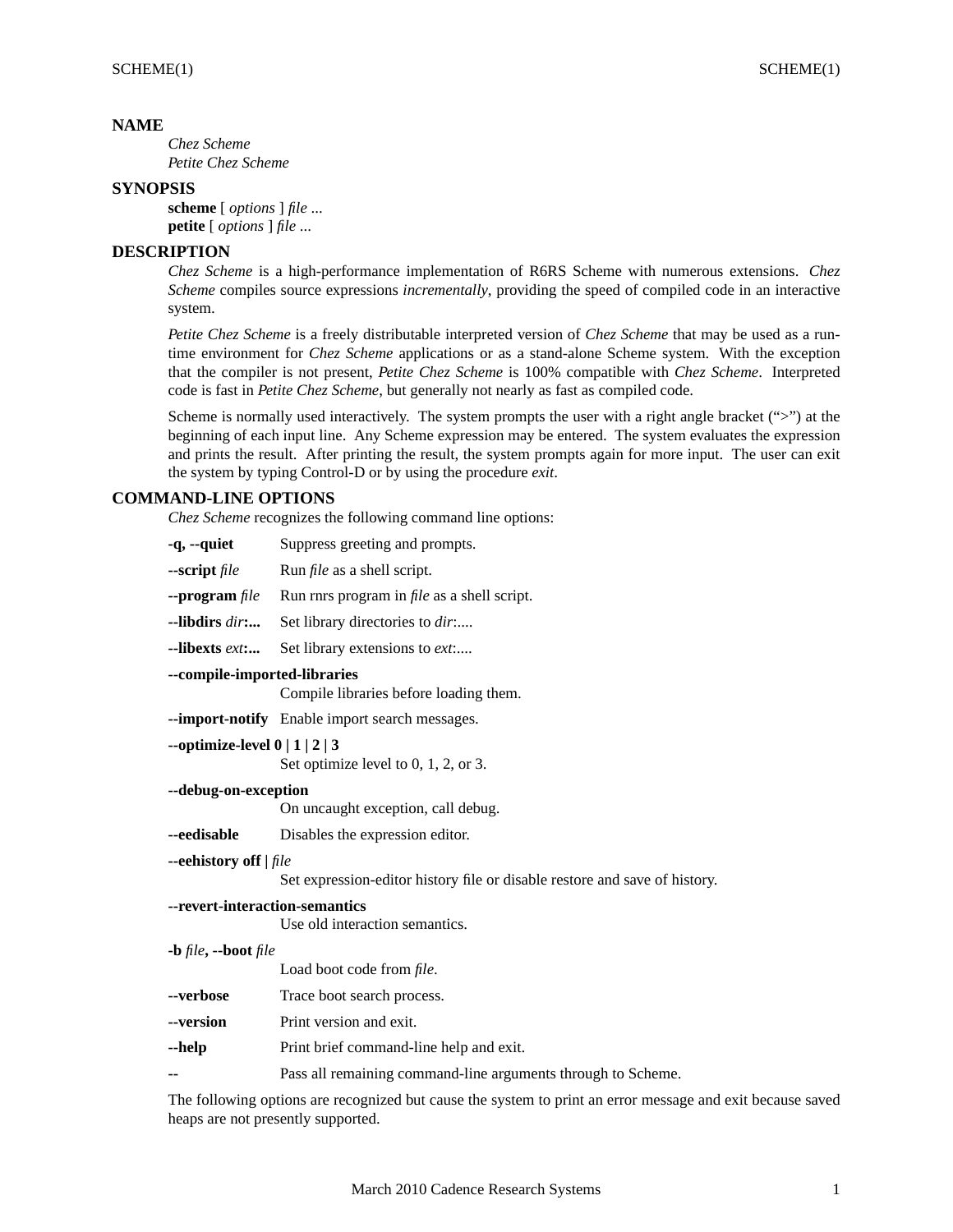**-h** *file***, --heap** *file*

**-s[***level***]** *file***, --saveheap[***level***]** *file*

**-c, --compact**

### **WAITERS and CAFES**

Interaction of the system with the user is performed by a Scheme program called a *waiter*, running in a program state called a *café*. The waiter merely prompts, reads, evaluates, prints and loops back for more. It is possible to open up a chain of *Chez Scheme* cafés by invoking the *new-cafe* procedure with no arguments. New-cafe is also one of the options when an interrupt occurs. Each café has its own reset and exit procedures. Exiting from one café in the chain returns you to the next one back, and so on, until the entire chain closes and you leave the system altogether. Sometimes it is useful to interrupt a long computation by typing the interrupt character, enter a new café to execute something (perhaps to check a status variable set by computation), and exit the café back to the old computation.

You can tell what level you are at by the number of angle brackets in the prompt, one for level one, two for level two, and so on. Three angle brackets in the prompt means you would have to exit from three cafés to get out of *Chez Scheme*. If you wish to abort from *Chez Scheme* and you are several cafés deep, the procedure *abort* leaves the system directly.

You can exit the system by typing the end-of-file character (normally Control-D) or by using the procedure *exit*. Typing Control-D is equivalent to (exit), (exit (void)), or (exit 0), each of which is considered a "normal exit".

## **DEBUGGER**

Ordinarily, if an exception occurs during interactive use of the system, the default exception handler displays the condition with which the exception was raised, saves it for possibly later use by the debugger, and prints the message ''type (debug) to enter the debugger.'' Once in the debugger, the user has the option of inspecting the raise continuation, i.e., the stack frames of the pending calls. When an exception occurs in a script or top level program, or when the standard input and/or output ports are redirected, the default exception handler does not save the continuation of the exception and does not print the ''type (debug)'' message.

If the parameter debug-on-exception is set to #t, however, the default exception handler directly invokes debug, whether running interactively or not, and even when running a script or top-level program. The "--debug-on-exception" option may be used to set debug-on-exception to #t from the command line, which is particularly useful when debugging scripts or top-level programs run via the "--script" or "--program" options.

None of this applies to exceptions raised with a non-serious (warning) condition, for which the default exception handler simply displays the condition and returns.

### **KEYBOARD INTERRUPTS**

Running programs may be interrupted by typing the interrupt character (normally Control-C). In response, the system enters a break handler, which prompts for input with a "break>" prompt. Several commands may be issued to the break handler, including "e" to exit from the handler and continue, "r" to reset to the current café, "a" to abort *Chez Scheme*, "n" to enter a new café, "i" to inspect the current continuation, and "s" to display statistics about the interrupted program. While typing an expression to the waiter, the interrupt character simply resets to the current café.

## **EXPRESSION EDITOR**

When *Chez Scheme* is used interactively in a shell window, the waiter's "prompt and read" procedure employs an expression editor that permits entry and editing of single- and multiple-line expressions, automatically indents expressions as they are entered, and supports name-completion based on the identifiers defined in the interactive environment. The expression editor also maintains a history of expressions typed during and across sessions and supports tcsh(1)-like history movement and search commands. Other editing commands include simple cursor movement via arrow keys, deletion of characters via backspace and delete, and movement, deletion, and other commands using mostly emacs key bindings.

The expression editor does not run if the TERM environment variable is not set, if the standard input or output files have been redirected, or if the --eedisable command-line option has been used. The history is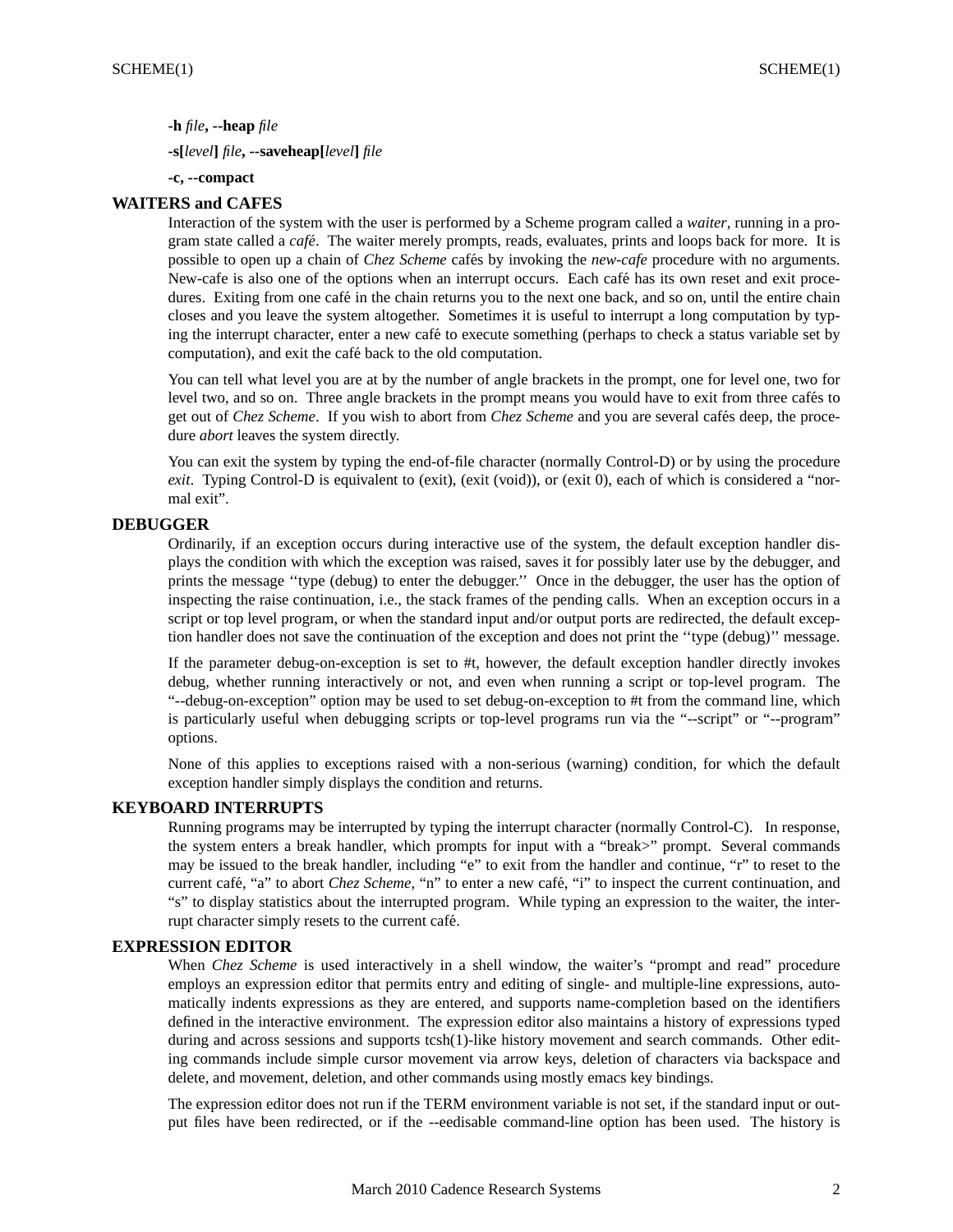saved across sessions, by default, in the file "\$HOME/.chezscheme\_history". The --eehistory commandline option can be used to specify a different location for the history file or to disable the saving and restoring of the history file.

Keys for nearly all printing characters (letters, digits, and special characters) are "self inserting" by default. The open parenthesis, close parenthesis, open bracket, and close bracket keys are self inserting as well, but also cause the editor to "flash" to the matching delimiter, if any. Furthermore, when a close parenthesis or close bracket is typed, it is automatically corrected to match the corresponding open delimiter, if any.

Key bindings for other keys and key sequences initially recognized by the expression editor are given below, organized into groups by function. Some keys or key sequences serve more than one purpose depending upon context. For example, tab is used both for identifier completion and for indentation. Such bindings are shown in each applicable functional group.

Multiple-key sequences are displayed with hyphens between the keys of the sequences, but these hyphens should not be entered. When two or more key sequences perform the same operation, the sequences are shown separated by commas.

Newlines, acceptance, exiting, and redisplay:

| enter, $\hat{M}$             | accept balanced entry if used at end of entry;<br>else add a newline before the cursor and indent |  |
|------------------------------|---------------------------------------------------------------------------------------------------|--|
| $\gamma$                     | accept entry unconditionally                                                                      |  |
| $\hat{O}$                    | insert newline after the cursor and indent                                                        |  |
| $\gamma$                     | exit from the waiter if entry is empty;                                                           |  |
|                              | else delete character under cursor                                                                |  |
| $\mathcal{Z}$                | suspend to shell if shell supports job control                                                    |  |
| $\mathcal{L}$                | redisplay entry                                                                                   |  |
| $'L$ - $\mathcal{L}$         | clear screen and redisplay entry                                                                  |  |
| Basic movement and deletion: |                                                                                                   |  |
| left, $\hat{B}$              | move cursor left                                                                                  |  |
| right, F                     | move cursor right                                                                                 |  |
| $up, \hat{P}$                | move cursor up; from top of unmodified entry,                                                     |  |
|                              | move to preceding history entry.                                                                  |  |
| down, <sup>N</sup>           | move cursor down; from bottom of unmodified entry,                                                |  |
|                              | move to next history entry.                                                                       |  |
| $\gamma$                     | delete character under cursor if entry not empty;                                                 |  |
|                              | else exit from the waiter.                                                                        |  |
| backspace, ^H                | delete character before cursor                                                                    |  |
| delete                       | delete character under cursor                                                                     |  |
| Line movement and deletion:  |                                                                                                   |  |

| home, $\hat{A}$ | move cursor to beginning of line                  |
|-----------------|---------------------------------------------------|
| end, E          | move cursor to end of line                        |
| $K$ . esc-k     | delete to end of line or, if cursor is at the end |
|                 | of a line, join with next line                    |
| $\gamma$        | delete contents of current line                   |
|                 |                                                   |

When used on the first line of a multiline entry of which only the first line is displayed, i.e., immediately after history movement, ^U deletes the contents of the entire entry, like ^G (described below).

Expression movement and deletion:

| $\text{esc-}\hat{}$ F | move cursor to next expression                            |
|-----------------------|-----------------------------------------------------------|
| $esc-2B$              | move cursor to preceding expression                       |
| esc-                  | move cursor to matching delimiter                         |
|                       | flash cursor to matching delimiter                        |
| esc- $K$ , esc-delete | delete next expression                                    |
|                       | esc-backspace, esc- $\hat{H}$ delete preceding expression |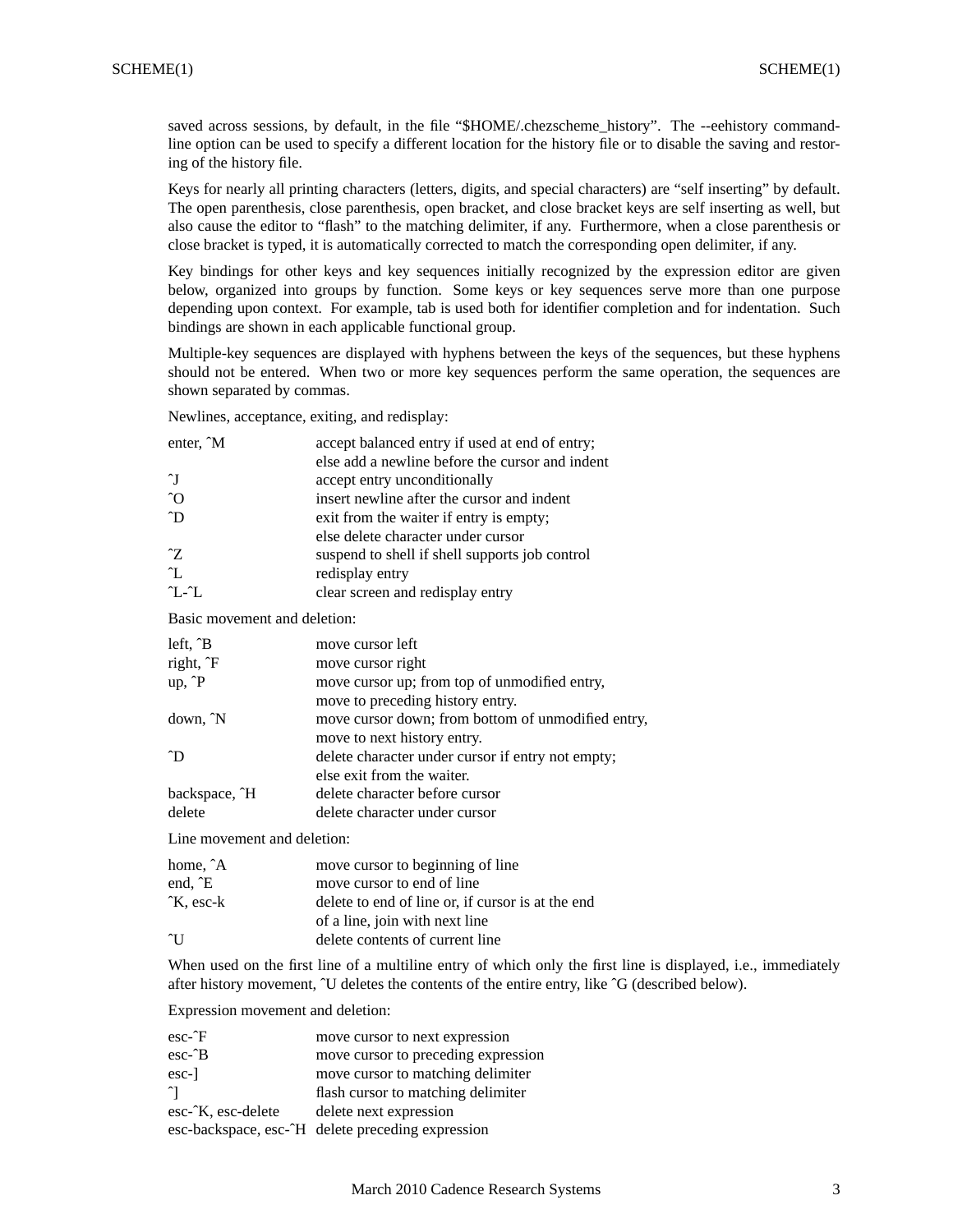| $\csc <$                       | move cursor to beginning of entry                                                                  |
|--------------------------------|----------------------------------------------------------------------------------------------------|
| $\text{esc-}$                  | move cursor to end of entry                                                                        |
| $\hat{G}$                      | delete current entry contents                                                                      |
| $\hat{C}$                      | delete current entry contents; reset to end of history                                             |
| Indentation:                   |                                                                                                    |
| tab                            | re-indent current line if identifier prefix not<br>just entered; else insert identifier completion |
| esc-tab                        | re-indent current line unconditionally                                                             |
| $\csc-q$ , $\csc-Q$ , $\csc-Q$ | re-indent each line of entry                                                                       |
| Identifier completion:         |                                                                                                    |
| tab                            | insert identifier completion if just entered                                                       |
|                                | identifier prefix; else re-indent current line                                                     |
| tab-tab                        | show possible identifier completions at end of                                                     |
|                                | identifier just typed, else re-indent                                                              |
| ^R                             | insert next identifier completion                                                                  |

If at end of existing identifier, i.e., not one just typed, the first tab re-indents, the second tab inserts identifier completion, and the third shows possible completions.

History movement:

Entry movement and deletion:

| $up, \hat{P}$    | move to preceding entry if at top of unmodified  |
|------------------|--------------------------------------------------|
|                  | entry; else move up within entry                 |
| down, N          | move to next entry if at bottom of unmodified    |
|                  | entry; else move down within entry               |
| $esc-up, esc-2P$ | move to preceding entry from unmodified entry    |
| esc-down, esc-^N | move to next entry from unmodified entry         |
| $esc-p$          | search backward through history for given prefix |
| esc-n            | search forward through history for given prefix  |
| $esc-P$          | search backward through history for given string |
| $\text{esc-N}$   | search forward through history for given string  |
|                  |                                                  |

To search, enter a prefix or string followed by one of the search key sequences. Follow with additional search key sequences to search further backward or forward in the history. For example, enter "(define" followed by one or more esc-p key sequences to search backward for entries that are definitions, or "(define" followed by one or more esc-P key sequences for entries that contain definitions.

Word and page movement:

| esc-f, esc-F                               | move cursor to end of next word                  |
|--------------------------------------------|--------------------------------------------------|
| $esc-b, esc-B$                             | move cursor to start of preceding word           |
| $\gamma X$ - $\Gamma$                      | move cursor up one screen page                   |
| $\gamma$ X-]                               | move cursor down one screen page                 |
| Inserting saved text:                      |                                                  |
| $\mathbf{Y}$                               | insert most recently deleted text                |
| $\gamma$                                   | insert contents of window selection/paste buffer |
| Mark operations:                           |                                                  |
| $^{\circ}$ @, $^{\circ}$ space, $^{\circ}$ | set mark to current cursor position              |
| $\gamma x - \gamma x$                      | move cursor to mark, leave mark at old cursor    |
| $\gamma_{\rm W}$                           | delete between current cursor position and mark  |
| Command repetition:                        |                                                  |
| $\text{esc-}^{\text{t}}$                   | repeat next command four times                   |
| $\text{esc-}^{\sim}U-n$                    | repeat next command <i>n</i> times               |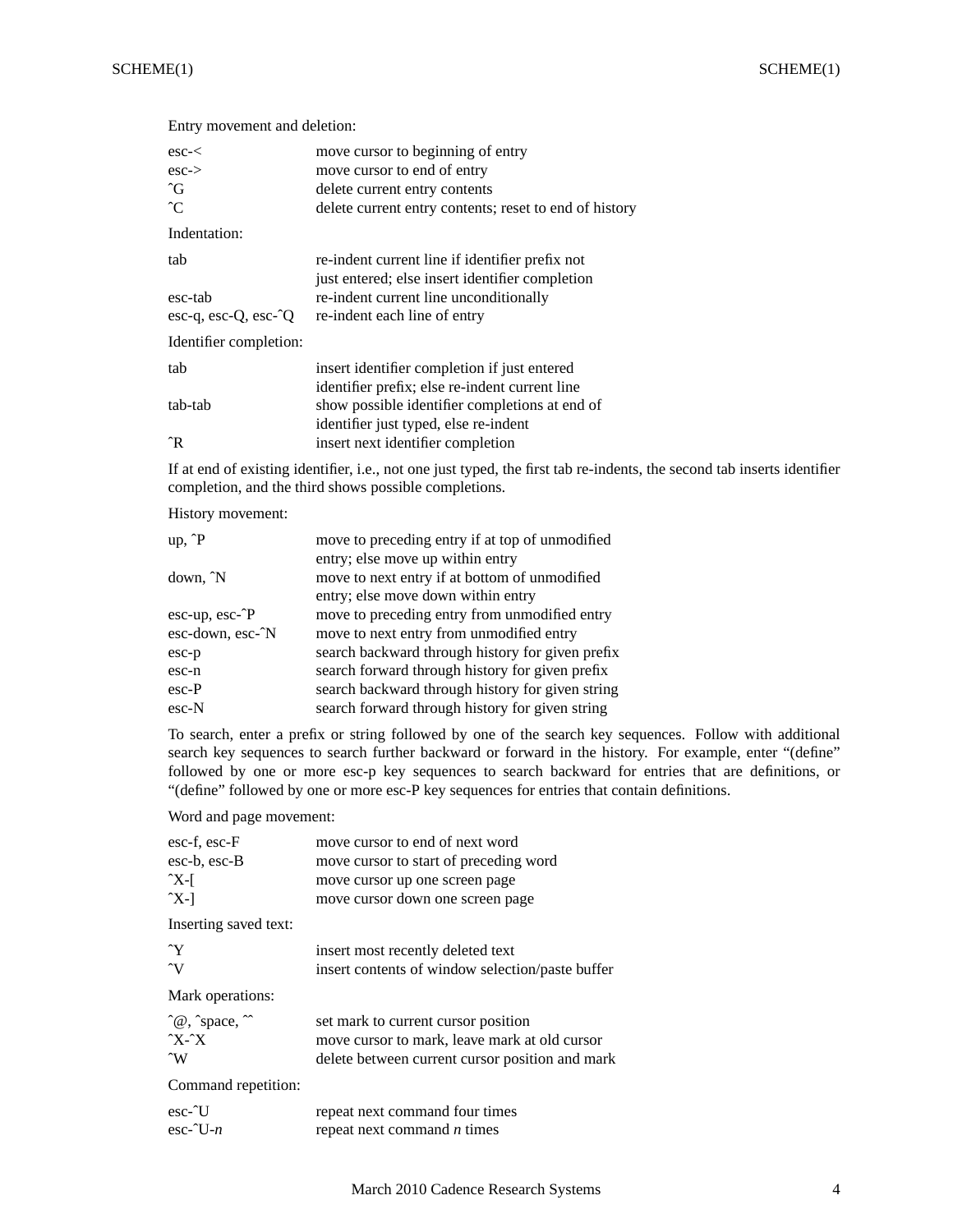## **TOP-LEVEL ENVIRONMENT SEMANTICS**

Upon startup, the "interaction environment" used to hold the top-level bindings for user-defined variables and other identifiers contains an initial set of bindings, some standard and some specific to *Chez Scheme*. Any initial identifier binding may be replaced by redefining the identifier with a normal top-level definition. For example, the initial binding for *cons* can be replaced with one that performs a "reverse cons" as follows.

(define cons (lambda (x y) (import scheme) (cons y x)))

Code entered into the REPL or loaded from a file prior to this point will still use the original binding for *cons*. If you want it to use the new binding, you must reenter or reload the code. Furthermore, the initial bindings for variables like *cons* are immutable, so you cannot assign one (e.g., via set! or trace) without first defining it. This is a change from how earlier versions of Chez Scheme (Version 7 and before) treated variables (but not keywords). If you prefer the Version 7 semantics, use the "--revert-interaction-semantics" command-line option or type (revert-interaction-semantics) before doing anything else. The new semantics has some advantages over the old semantics, however. Because the initial set of bindings are immutable and have known values, the compiler can generate better code and sometimes produce better compiler warnings about incorrect argument counts. With the new semantics, the system can assume, for example, say, *cons* really is *cons*, check to make sure it receives the expected two arguments at compile time, and generate inline code to allocate the pair. This is not the case with the old semantics, where the compiler had to assume that the value of *cons* could change at any time during a program run.

## **COMMAND-LINE FILE ARGUMENTS**

In the normal mode of operation, the file names on the command line (except for the arguments to the various command-line options) are loaded before *Chez Scheme* begins interacting with the user. Each of the expressions in the loaded files is executed just as if it were typed by the user in response to a prompt. If you wish to load a set of definitions each time, consider setting up a shell script to load the file ".schemerc" from your home directory:

scheme \${HOME}/.schemerc \$\*

If you have a substantial number of definitions to load each time, it might be worthwhile to compile the .schemerc file (that is, compile the definitions and name the resulting object file .schemerc).

Typically, a Scheme programmer creates a source file of definitions and other Scheme forms using an editor such as *vi*(1), *emacs*(1), or the SWL (Scheme Widget Library) user interface and loads the file into Scheme to test them. The conventional filename extension for *Chez Scheme* source files is *.ss*. Such a file may be loaded during a session by typing (load "*filename*"), or by specifying the filename on the command line as mentioned above. Any expression that may be typed interactively may be placed in a file to be loaded.

## **SCHEME SCRIPTS**

When the "--script" option is used, the named file is treated as a Scheme shell script, and the script name and remaining command-line arguments are made available via the parameter "command-line". To support executable shell scripts, the system ignores the first line of a loaded script if it begins with #! followed by a space or forward slash. For example, the following script prints its command-line arguments.

#! /usr/bin/scheme --script (for-each (lambda (x) (display x) (newline)) (cdr (command-line)))

### **RNRS TOP-LEVEL PROGRAMS**

The "--program" option is like the "--script" option except that the script file is treated as an RNRS toplevel program. The following RNRS top-level program prints its command-line arguments, as with the script above.

#! /usr/bin/scheme --program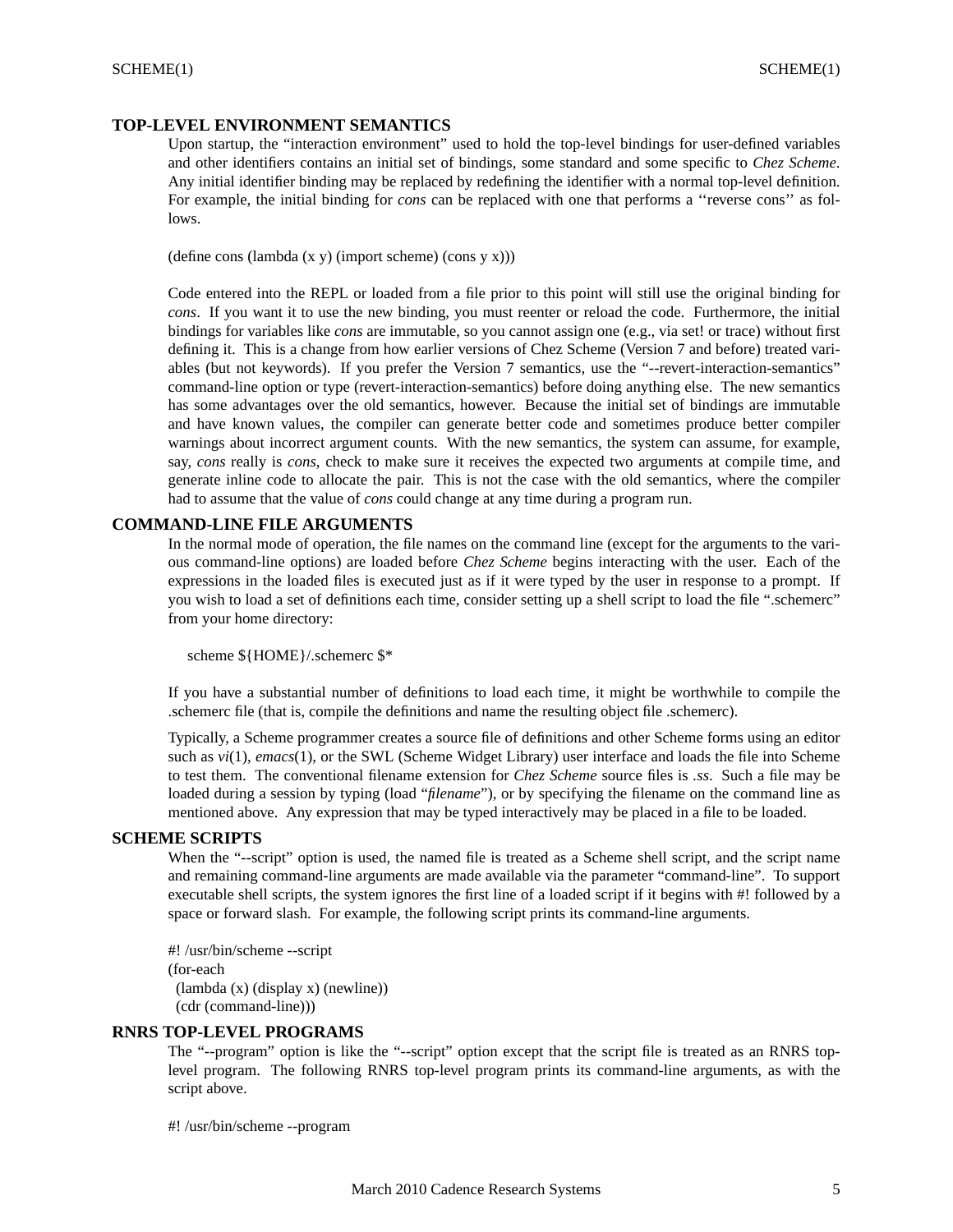(import (rnrs)) (for-each (lambda (x) (display x) (newline)) (cdr (command-line)))

"scheme-script" may be used in place of "scheme --program", possibly prefixed by "/usr/bin/env" as suggested in the nonnormative R6RS appendix on running top-level programs as scripts, i.e., the first line of the top-level program may be replaced with the following.

## #! /usr/bin/env {InstallSchemeScriptName}

If a top-level program depends on libraries other than those built into *Chez Scheme*, the "--libdirs" option can be used to specify which source and object directories to search. Similarly, if a library upon which a top-level program depends has an extension other than one of the standard extensions, the "--libexts" option can be used to specify additional extensions to search.

These options set the corresponding *Chez Scheme* parameters library-directories and library-extensions. The values of both parameters are lists of pairs of strings. The first string in each library-directories pair identifies a source-file root directory, and the second identifies the corresponding object-file root directory. Similarly, the first string in each library-extensions pair identifies a source-file extension, and the second identifies the corresponding object-file extension. The full path of a library source or object file consists of the source or object root followed by the components of the library name prefixed by slashes, with the library extension added on the end. For example, for root /usr/lib/scheme, library name (app lib1), and extension .sls, the full path is /usr/lib/scheme/app/lib1.sls.

The format of the arguments to "--libdirs" and "--libexts" is the same: a sequence of substrings separated by a single separator character. The separator character is a colon (:), except under Windows where it is a semi-colon (;). Between single separators, the source and object strings, if both are specified, are separated by two separator characters. If a single separator character appears at the end of the string, the specified pairs are added to the existing list; otherwise, the specified pairs replace the existing list. The parameters are set after all boot files have been loaded.

If multiple "--libdirs" options appear, all but the final one are ignored, and if If multiple "--libexts" options appear, all but the final are ignored. If no "--libdirs" option appears and the CHEZSCHEMELIBDIRS environment variable is set, the string value of CHEZSCHEMELIBDIRS is treated as if it were specified by a "--libdirs" option. Similarly, if no "--libexts" option appears and the CHEZSCHEMELIBEXTS environment variable is set, the string value of CHEZSCHEMELIBEXTS is treated as if it were specified by a "--libexts" option.

The library-directories and library-extensions parameters set by these options are consulted by the expander when it encounters an import for a library that has not previously been defined or loaded. The expander first constructs a partial name from the list of components in the library name, e.g., "a/b" for library (a b). It then searches for the partial name in each pair of root directories, in order, trying each of the source extensions then each of the object extensions in turn before moving onto the next pair of root directories. If the partial name is an absolute pathname, e.g., "˜/.myappinit" for a library named (˜/.myappinit), only the specified absolute path is searched, first with each source extension, then with each object extension. If the expander finds a source file before it finds an object file, it loads the corresponding object file if the object file exists and is not older than the source file. If this is not the case, and the parameter compile-importedlibraries is set to #t, the expander compiles the library via compile-library. Otherwise, the expander loads the source file. An exception is raised during this process if a source or object file exists but is not readable or if an object file cannot be created.

The search process used by the expander when processing an import for a library that has not yet been loaded can be monitored by setting the parameter import-notify to #t. This parameter can be set from the command line via the "--import-notify" command-line option.

### **OPTIMIZE LEVELS**

The "--optimize-level" option sets the initial value of the *Chez Scheme* optimize-level parameter to 0, 1, 2, or 3. The value is 0 by default.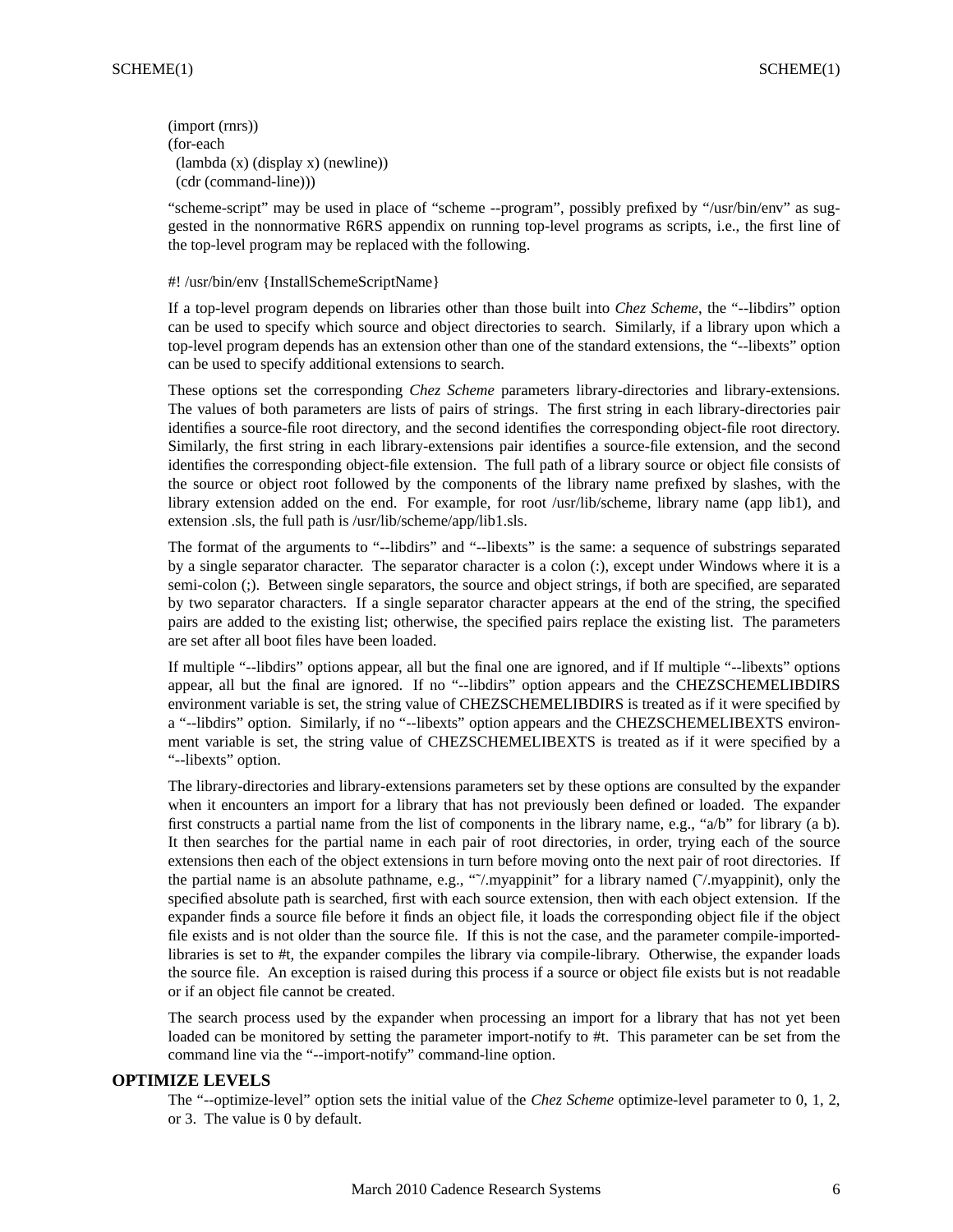At optimize-levels 0, 1, and 2, code generated by the compiler is *safe*, i.e., generates full type and bounds checks. At optimize-level 3, code generated by the compiler is *unsafe*, i.e., may omit these checks. Unsafe code is usually faster, but optimize-level 3 should be used only for well-tested code since the absense of type and bounds checks may result in invalid memory references, corruption of the Scheme heap (which may cause seemingly unrelated problems later), system crashes, or other undesirable behaviors.

At optimize levels 2 and 3, the system also assumes that the names of built-in procedures have their original values, even if assigned, in an interaction environment whose semantics have been reverted by the revertinteraction-semantics procedure or because the "--revert-interaction-semantics" command-line option has been supplied. This aspect of the optimize level is irrelevant for code appearing within a library or RNRS top-level program or bindings imported from a module or library.

## **COMPILING FILES**

*Chez Scheme* compiles source expressions as it sees them. In order to speed loading of a large file, the file may be compiled with the output placed in an object file. (compile-file "foo") compiles the expressions in the file "foo.ss" and places the resulting object code on the file "foo.so". Loading a pre-compiled file is no different from loading the source file, except that loading is faster since compilation is already done.

To compile a program to be run with --program, use compile-program instead of compile-file. compileprogram preserves the first line unchanged, if it begins with #! followed by a forward slash or space. Also, while compile-file compresses the resulting object file, compile-program does not do so if the #! line is present, so it can be recognized by the shell's script executor. Any libraries upon which the top-level program depends, other than built-in libraries, must be compiled first via compile-file or compile-library. This can be done manually or by setting the parameter compile-imported-libraries to #t before compiling the program.

To compile a script to be run with --script, use compile-script instead of compile-file. compile-script is like compile-program, but, like compile-file, implements the interactive top-level semantics rather than the RNRS top-level program semantics.

# **BOOT and HEAP FILES**

When *Chez Scheme* is run, it looks for one or more boot files to load. Boot files contain the compiled Scheme code that implements most of the Scheme system, including the interpreter, compiler, and most libraries. Boot files may be specified explicitly on the command line via "-b" options or implicitly. In the simplest case, no "-b" options are given and the necessary boot files are loaded automatically based on the name of the executable. For example, if the executable name is "myapp", the system looks for "myapp.boot" in a set of standard directories. It also looks for and loads any subordinate boot files required by "myapp.boot". Subordinate boot files are also loaded automatically for the first boot file explicitly specified via the command line. When multiple boot files are specified via the command line and boot each file must be listed before those that depend upon it.

The "--verbose" option may be used to trace the boot file searching process and must appear before any boot arguments for which search tracing is desired.

Ordinarily, the search for boot files is limited to a set of default installation directories, but this may be overridden by setting the environment variable SCHEMEHEAPDIRS. SCHEMEHEAPDIRS should be a colon-separated list of directories, listed in the order in which they should be searched. Within each directory, the two-character escape sequence "%v" is replaced by the current version, and the two-character escape sequence "%m" is replaced by the machine type. A percent followed by any other character is replaced by the second character; in particular, "%%" is replaced by "%", and "%:" is replaced by ":". If SCHEMEHEAPDIRS ends in a non-escaped colon, the default directories are searched after those in SCHEMEHEAPDIRS; otherwise, only those listed in SCHEMEHEAPDIRS are searched. Under Windows, semi-colons are used in place of colons.

Boot files consist of a header followed by ordinary compiled code and may be created with make-boot-file. For example,

(make-boot-file "myapp.boot" '("petite") "myapp1.so" "myapp2.so")